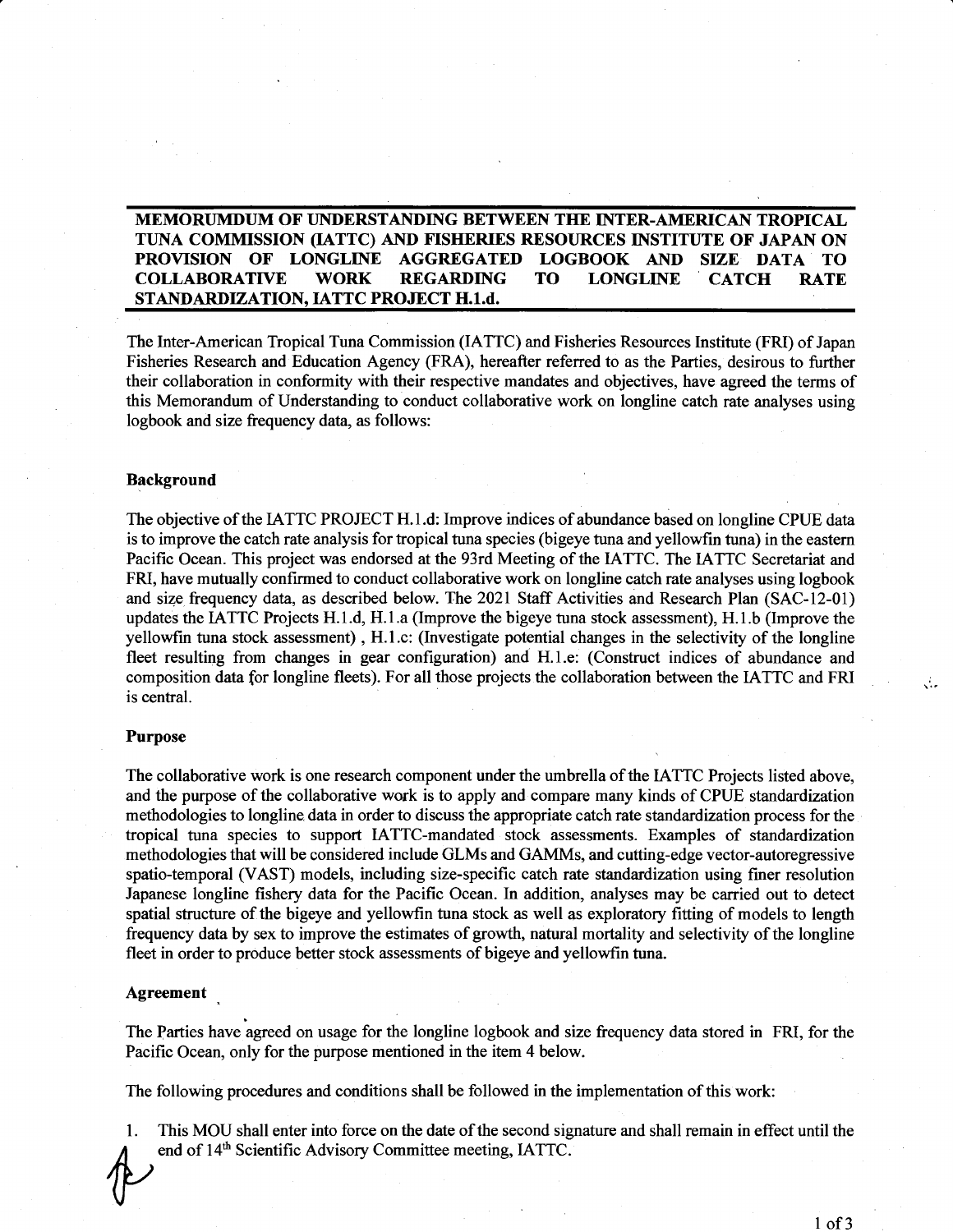2. The formats of the aggregated longline logbook and size frequency data to be prepared for this collaborative work should be appropriate to investigate the catch-rate and length-frequency analyses of tropical tuna species. The Parties will share these data immediately after this MOU comes into effect.

## Logbook data.

Aggregated catch and effort data, unraised, for the Pacific Ocean for all years including the following information.

- a. Catch year
- b. Catch month
- c. Size of vessel (where available)
- d. Hooks between floats (where available)
- e. Position (latitude, longitude) at a I-degree resolution
- f. Number of hooks
- g. Catch, in number, of bigeye, yellowfin, albacore, southern bluefin tuna, swordfish, striped marlin, blue marlin, black marlin, sailfish (where available) and shortbill spearfish (where available) (zero-catch cells that had a positive number of hooks will also be included)
- h. Vessel identifier (where available)

Note: The data extends beyond the IATTC management area of the eastern Pacific Ocean (west of 150 W). The data for activity that took place outside of the IA TIC management area in the eastern Pacific Ocean will be used for assessing the impact of nearby catch and effort on the CPUE standardization process and for addressing hypotheses that could improve the assessments of yellowfin tuna and bigeye tuna in the EPO (e.g. spatial analyses). Data of species other than bigeye and yellowfin will be used for support analyses, such as cluster analyses, to define fishery targeting indicators.

#### Size data

Aggregated size frequency data, for the Pacific Ocean for all years including the following information.

- a. Catch year
- b. Catch month
- c. Spatial resolution  $(1x1, 5x5, 10x20$  etc.)
- d. Position (latitude and longitude)
- e. Size unit (length (cm) or weight (kg))
- f. Vessel type (commercial vessel or training vessel)
- g. Size
- h. Sex (where available)
- i. Species (bigeye and yellowfin)

Note: If the spatial resolution of raw size data is larger than the I-degree grid, the spatial resolution of the raw data is provided instead of providing estimated size composition at a I-degree resolution.

3. The participants in the collaborative work are listed below. In the event of staff changes, these shall be notified in writing to the Parties.

FRI: Keisuke Satoh Email: kstu21@affrc.go.jp Hiroki Yokoi Email: yokoih@affrc.go.jp IATTC: Cleridy Lennert-Cody